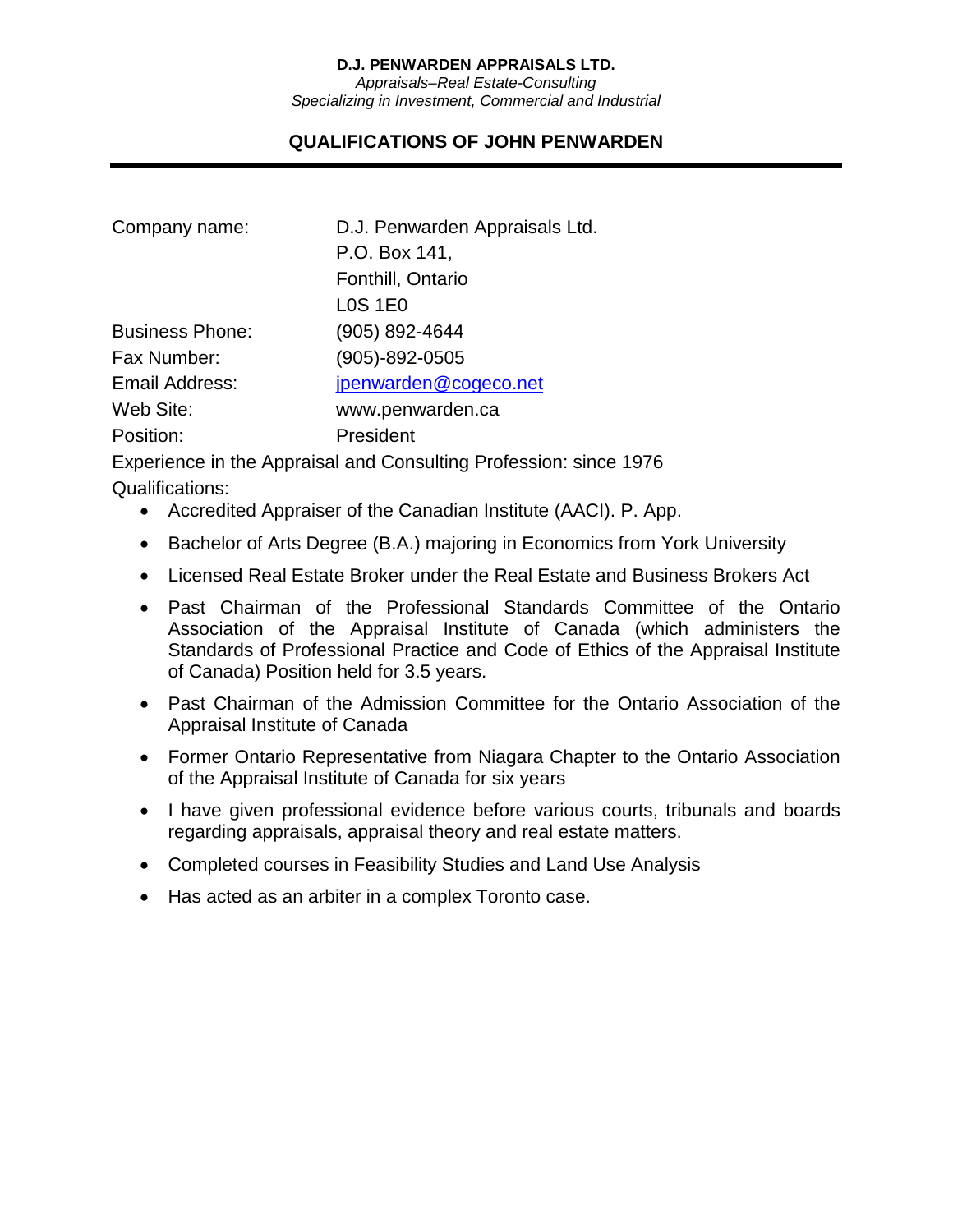### **Brief History and Experience**

I have been in the appraisal/consulting business for over 40 years and have accumulated experience in many different areas of the field as briefly listed below.

### **Types of Appraisal Assignments Completed**

- 
- 
- Combined Commercial-Residential Buildings Recreational & Park Land
- Combined Retail/Office Buildings Tourist Commercial Land
- 
- **Dental Clinics/Doctor's Offices MTO Leased Land**
- 
- 
- 
- 
- 
- 
- 
- 
- 
- 
- 
- Horse Hobby Farms Strip Plazas
- 
- **Cash Crop Farms Motor Inns**
- 
- Golf Courses  **Motels**
- 
- 
- Residential Lots Wineries
- 
- 
- Raw Residential Subdivision Lands **•** Recreation Halls
- 
- 
- 
- 
- 
- Assessment Appeals & Studies Litigation Appraisals
- Office Buildings  **Townhouse Land**
- Commercial Buildings Highway and General Commercial Land
	-
	-
- Medical Office Buildings Recreational Commercial Land
	-
- Funeral Homes Greenbelt and Hazard Lands
- Car Washes Sand & Gravel Land
- Service Stations/Gasoline Stations Co-operative Multiple Residential Lands
- Apartment Site Land **Figure 1** Apartment Site Land
- Apartment Buildings Railroad Lands
- Industrial Malls Hydro Corridor Lands
- Industrial Buildings & Plants **•** Escarpment Lands, Wet Lands, Flood Plains
- Industrial Lands Recreational& Park Land
- Industrial Subdivision Open Space/Seaway Lands
- Tender Fruit Lands Bruce Trail Lands
- Farm Land Multiple Tenant Industrial/Commercial Plazas
	-
- Vegetable Farms Local Commercial Plazas
	-
- Mixed Use Farms Hotels (High Rise/Full Service)
	-
- Car Dealerships Wholesale/Retail Greenhouse Enterprises
- Estates Restaurant (Realty/Going Concern)
	-
- Residential Subdivisions Improved Vineyards
- **Residential Dwellings Cottage Wineries** 
	-
- **Duplexes Taverns**
- Triplexes Variety Stores
- Multiple Unit Residential Dwellings Farmers Markets/Fruit Stands
- Semi-Detached Dwellings Income Tax Appraisals
- Link Houses Speculation Tax Appraisals
	-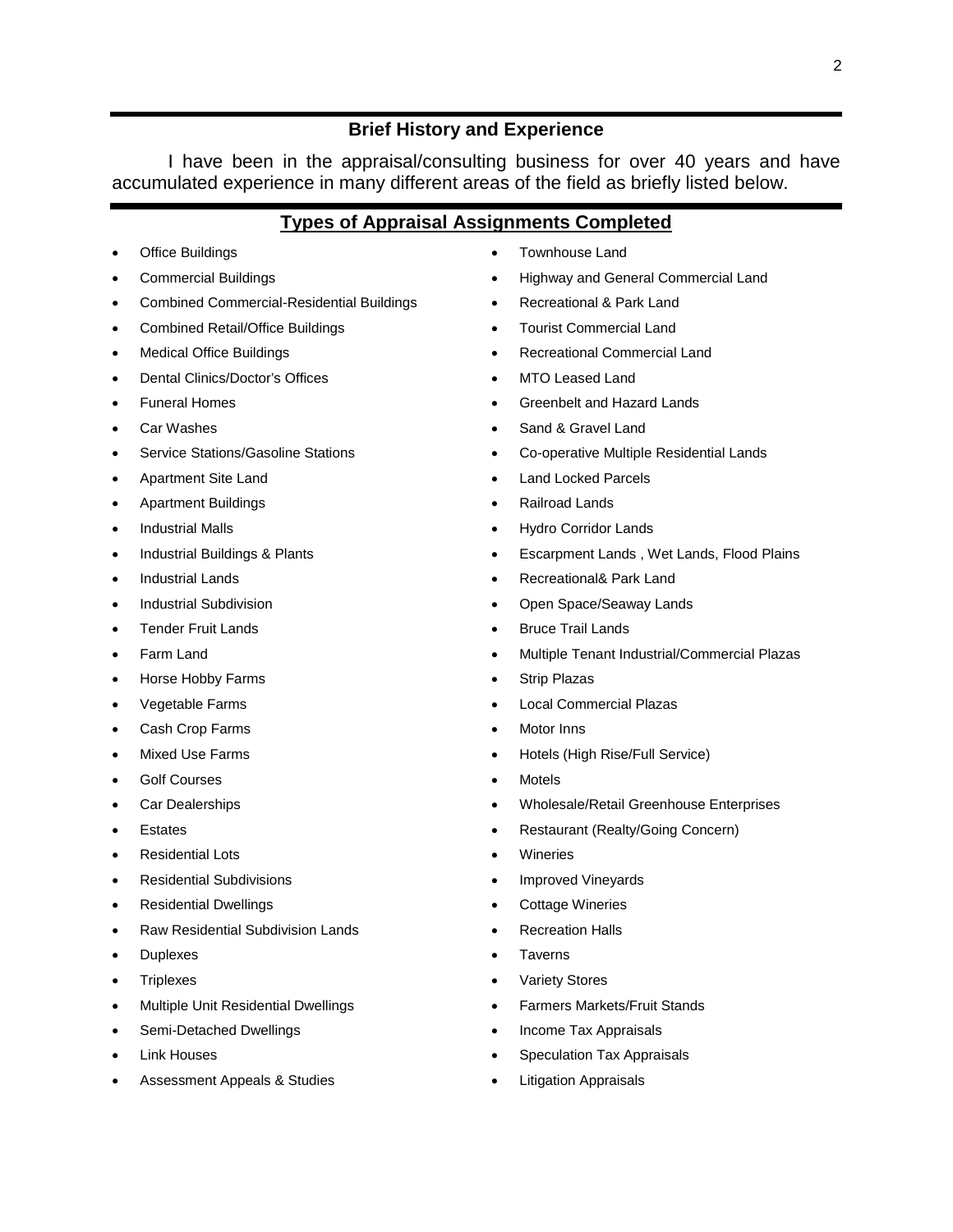## **Types of Appraisal Assignments Completed (Cont'd)** 3

- Commercial & Industrial Development Appraisals Capital Gains Tax Appraisal
- Insurance Replacement cost Valuations 5 % Park Dedication Valuation
- 
- 
- Complete Expropriations V Day Valuations
- Partial Takings Expropriations Concrete Facilities
- 
- 
- 
- Mortgage Construction Appraisals Historical Properties
- Rights of Ways and Easements Cottages
- 
- **Retirement & Nursing Homes •** Ambulance Centres
- Gift Shops & Wax Museums **•** Chicken/Turkey Broilers
- 
- 
- 
- Historical Battlefield Sites Cattle Farms
- 
- Managed Forests
- Ground Leases

### **Partial List of Appraisal Clients**

- **Royal Bank of Canada HSBC**
- Business Development Bank of Canada (BDC) Town of Fort Erie
- 
- 
- 
- 
- 
- Canadian Imperial Bank of Commerce City of Niagara Falls
- 
- 
- **Bank of Nova Scotia City of Thorold**
- National Bank of Canada **•** Town of Pelham
- 
- 
- 
- 
- 
- 
- 
- Township of Wainfleet **• Regional Municipality of Niagara**
- Royal Trust Niagara Falls Economic Development Agency
- Toronto Dominion/Canada Trust Port Colborne Economic Development Agency
- Ripley's Believe It or Not Town of Niagara on the Lake
- **Premier Trust City of St. Catharines** 
	-
- **Bank of America Example 2018 City of Welland**
- **Bank of Montreal City of Port Colborne** 
	-
	-
- Town of Grimsby Township of West Lincoln
- Town of Lincoln Meridian Credit Union
- General Trust Ontario Hydro
- FirstOntario Credit Union Canada Mortgage & Housing Corporation
- Wells Fargo Buffalo & Fort Erie Peace Bridge Authority
- 
- 
- Insurance "Cash Value" Enterprises Non Profit Development Rental Studies
- Municipal Streets Non Profit Multi Residential GST Appraisals
	-
	-
- Lease Arbitration Cases  **Matrimonial Negotiation**
- Partial Interest/Lessee's Interest & Lessor's Int. Condominiums (residential, medical & industrial)
- Unopened Road Allowances  **Heritage Designated Properties** 
	-
	-
- Grocery Stores  **Amusement Parks** 
	-
	-
- Churches Tender Fruit Lands
- Pig Farms  **Supermarkets**
- **Dairy Farms Convert to Rent Projects** 
	-
- Mobile Home Trailer Parks RV Trailer Parks & Campgrounds
	- Tourist Attractions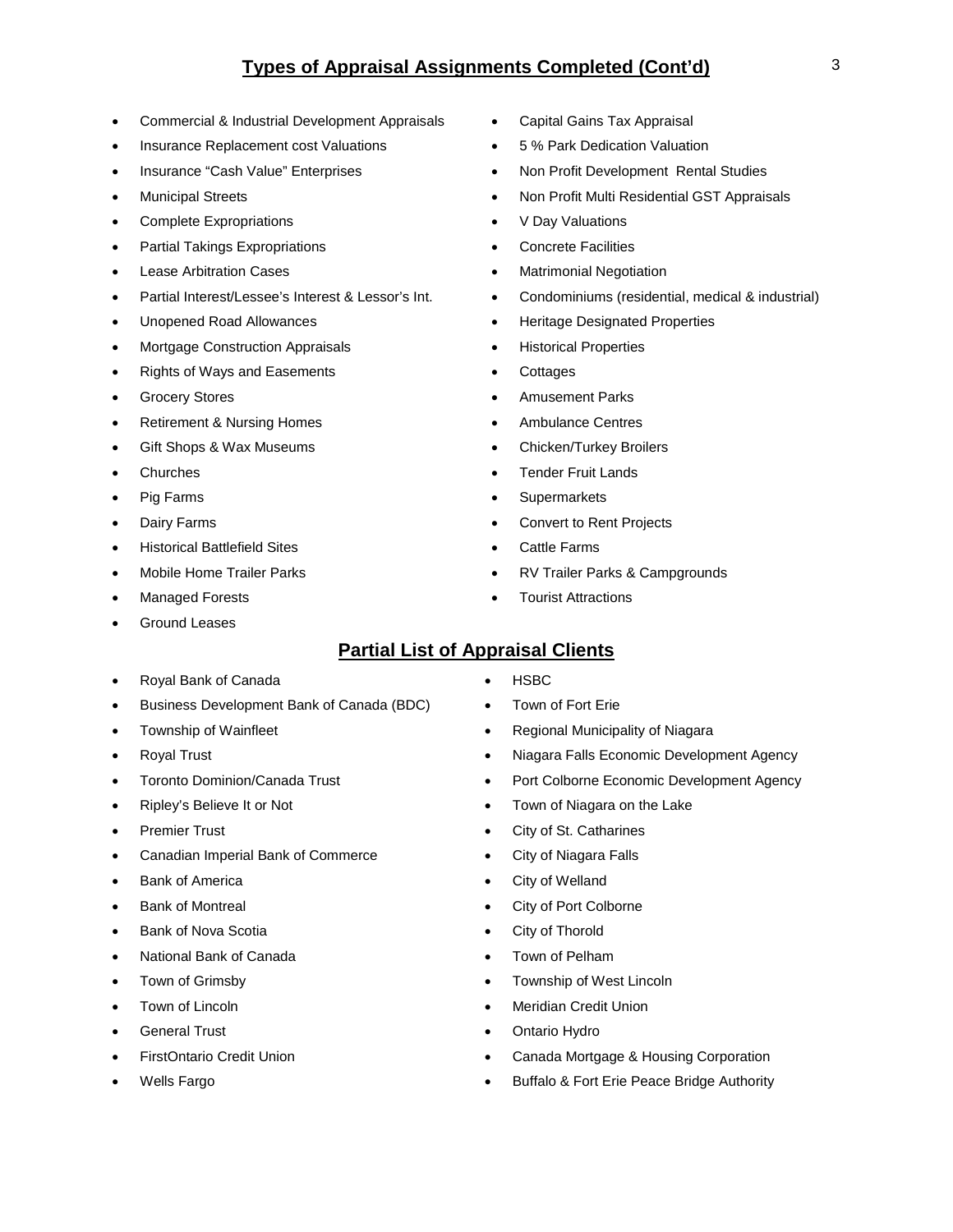- 
- 
- 
- 
- 
- 
- General and Life Insurance Companies CNR
- 
- 
- The Nature Conservancy of Canada **•** Bruce Trail Association
- Royal Lepage Relocation Ducks Unlimited
- 
- Canada Trust Relocation Fleet Aerospace
- **Prudential Relocation Bell Canada**
- 
- 
- 
- 
- 
- 
- 
- 
- 
- 
- 
- Investors Syndicate **•** Suncor
- McDonald's Restaurants Canada Ltd.
- St. Lawrence Seaway Authority
- Shaw Festival
- District School Board of Niagara
- Bank of China
- Interbay Funding **Funding Example 2018** Equitable Trust
- Cataract City Credit Union  **Ministry of Government Services**
- Polish Credit Union  **Board of Management Secretariat**
- Adelaide Capital Corporation Ministry of Transport Ontario
- Various Finance Companies Ministry of Solicitor General
- Mortgage Brokerage Firms Public Works Canada
	-
- Insurance Brokers Crown Attorney-Niagara South
- Insurance Adjusters Niagara Peninsula Conservation Authority
	-
	-
- **PHH Home Equity Relocation •** Ontario Realty Corporation
	-
	-
- Merrill Lynch Co. The Provincial Gas Co.
- **Brock University blue College •** Niagara College
- **John Deere The Canadian Tire Corporation**
- Shell Canada The Addiction Research Foundation
- Coopers Lybrand Trustees of Penn Centre Railroad
- BDO Dunwoody The Niagara Parks Commission
- Doane Raymond Imperial Oil Co.
- **Bourne Leisure Group Remax Relocation**
- Canada Lands Corporation Scot Hospitality (KFC)
- Barclays Bank Royal Canadian Mounted Police
- Casino Niagara  **M &T Bank** 
	-
	- Ambassador Niagara Signature Bridge Group
	- Grand River Conservation Authority
	- Niagara Falls Bridge Commission
	- Niagara Catholic District School Board

•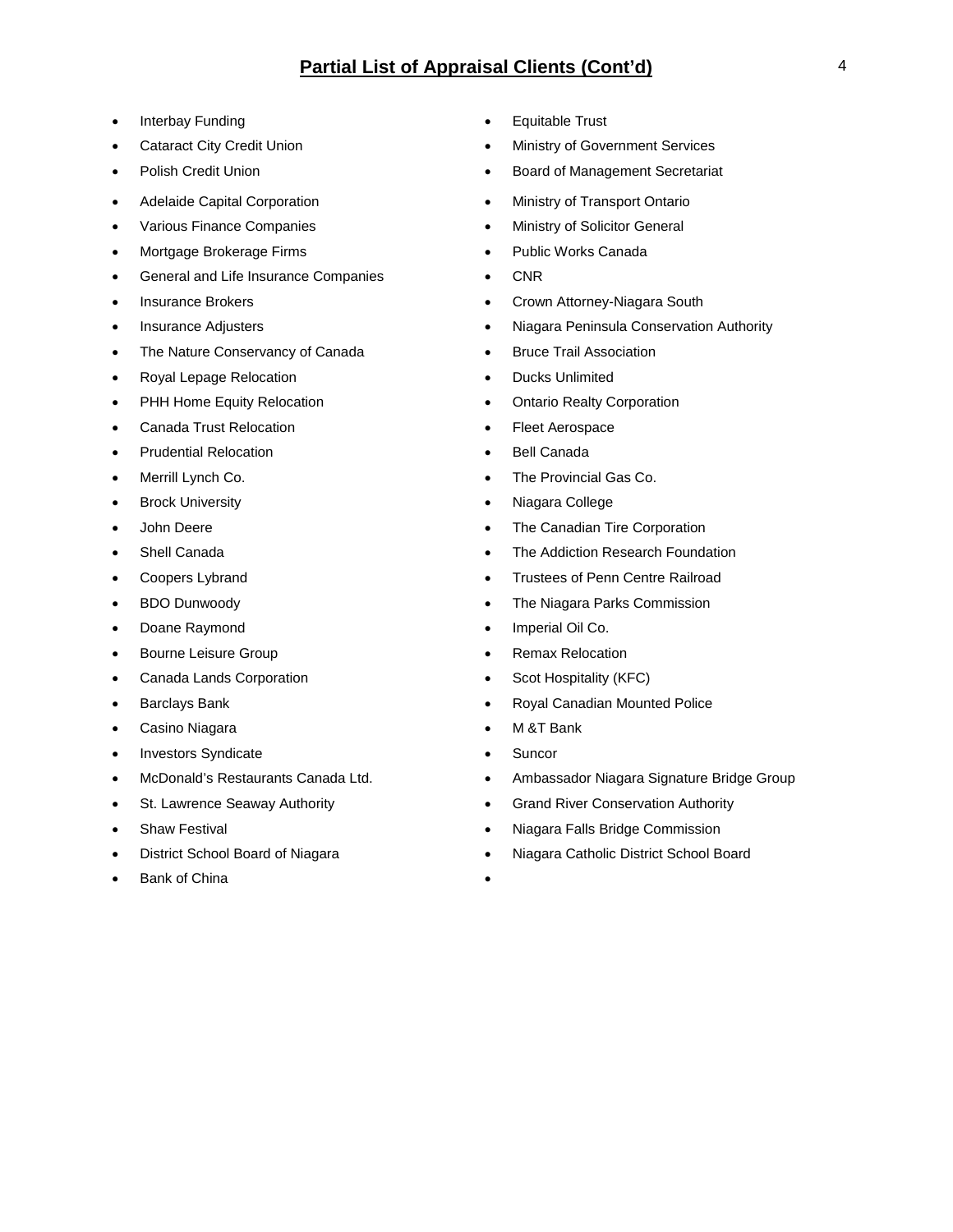## **General List of Clients**

- 
- 
- 
- Insurance Liability Fund of the Appraisal Institute Life Insurance Companies
- 
- 
- 
- Legal Firms **Calculation Companies •** Real Estate Companies
- Accountants Consulting Firms
- Farmers Receivers
	-
- Church Groups Arbitration Cases
- Development Groups/Companies Minority Interest Shareholders
- Individuals **Contract Contract Contract Contract Contract Contract Contract Contract Contract Contract Contract Contract Contract Contract Contract Contract Contract Contract Contract Contract Contract Contract Contract Co**

## **Insurance Cost Estimation Services**

- Replacement/Reproduction cost estimates utilizing various top rated cost data sources such as Marshall-Swift, Boeckh and Means as well as computer system analysis. (More than on method is utilized for each estimation as a check and balance system.)
- Prior to fire building " cash value" estimations for insurance adjuster's settlements.

### **Partial List of Types of Insurance Estimations Conducted**

| <b>Single Family Houses</b>                       |   | <b>Retail Plaza Facilities</b> |
|---------------------------------------------------|---|--------------------------------|
| Multiple Residential Apartment Buildings          |   | Churches/Hall                  |
| <b>Commercial/Residential Mixed Use Complexes</b> | ٠ | Agricultural/Farm Buildings    |
| Industrial Plants and Warehouses                  |   | <b>Historical Buildings</b>    |
| <b>Residential Estate Dwellings</b>               |   | <b>Funeral Homes</b>           |
| <b>Golf Courses</b>                               | ٠ | Taverns                        |
| <b>Institutional Buildings</b>                    |   | <b>Educational Buildings</b>   |

# **Partial List of Canadian Legal Firm Clients**

|           | Anderson & Anderson                               | $\bullet$ | Johnson & Marotta                     |
|-----------|---------------------------------------------------|-----------|---------------------------------------|
|           | <b>Ballantino</b>                                 | $\bullet$ | Kroeker                               |
|           | Bench, Keogh                                      | $\bullet$ | Lancaster, Mix & Welsh                |
|           | <b>Berkow Cohen</b>                               | $\bullet$ | Lovett & Cunningham                   |
|           | Blackadder, Lacavera                              | $\bullet$ | MacDonald, Tuck & Associates          |
|           | Blaney, McMurtry LLP                              | $\bullet$ | Martin, Sheppard & Fraser             |
|           | Borden & Elliot                                   | $\bullet$ | Mascarin                              |
| ٠         | <b>Broderick &amp; Partners</b>                   | $\bullet$ | McKay, Heath, Marshall                |
| ٠         | Brooks, Bielby & Smith                            | $\bullet$ | McBurney, Durdan, Henderson & Corbett |
| $\bullet$ | <b>Borden Ladner Gervais</b>                      | $\bullet$ | Mollison, McCormick, McIntyre, McGee  |
|           | Chaiton & Chaiton                                 | $\bullet$ | Pongray                               |
|           | Coy, Barch                                        | $\bullet$ | Reid McNaughton                       |
|           | Crossingham, Brady, Miller, Stewart & Morningstar | $\bullet$ | Reilly, Railton & Lambie              |
|           | Daniel & Partners                                 | $\bullet$ | Repei & Richard                       |
|           | <b>Chown Cairns</b>                               | $\bullet$ | Riou & Firth                          |
| ٠         | Davies, Ebert & Wilson now Wilson Opatovsky       | $\bullet$ | Simon & Anthony                       |
| $\bullet$ | Dedinsky                                          | $\bullet$ | Sharpe, Bersch & Gnys                 |
| $\bullet$ | Fasken, Campbell, Godfey                          | $\bullet$ | Shaw (Mary Ann)                       |
| ٠         | Flett. Beccario, Crouch, Quinn, D'Amico           | $\bullet$ | Sinclair, Crowe                       |
|           | Freeman, Frayne & Hummell                         |           | Slovak & Stockton                     |